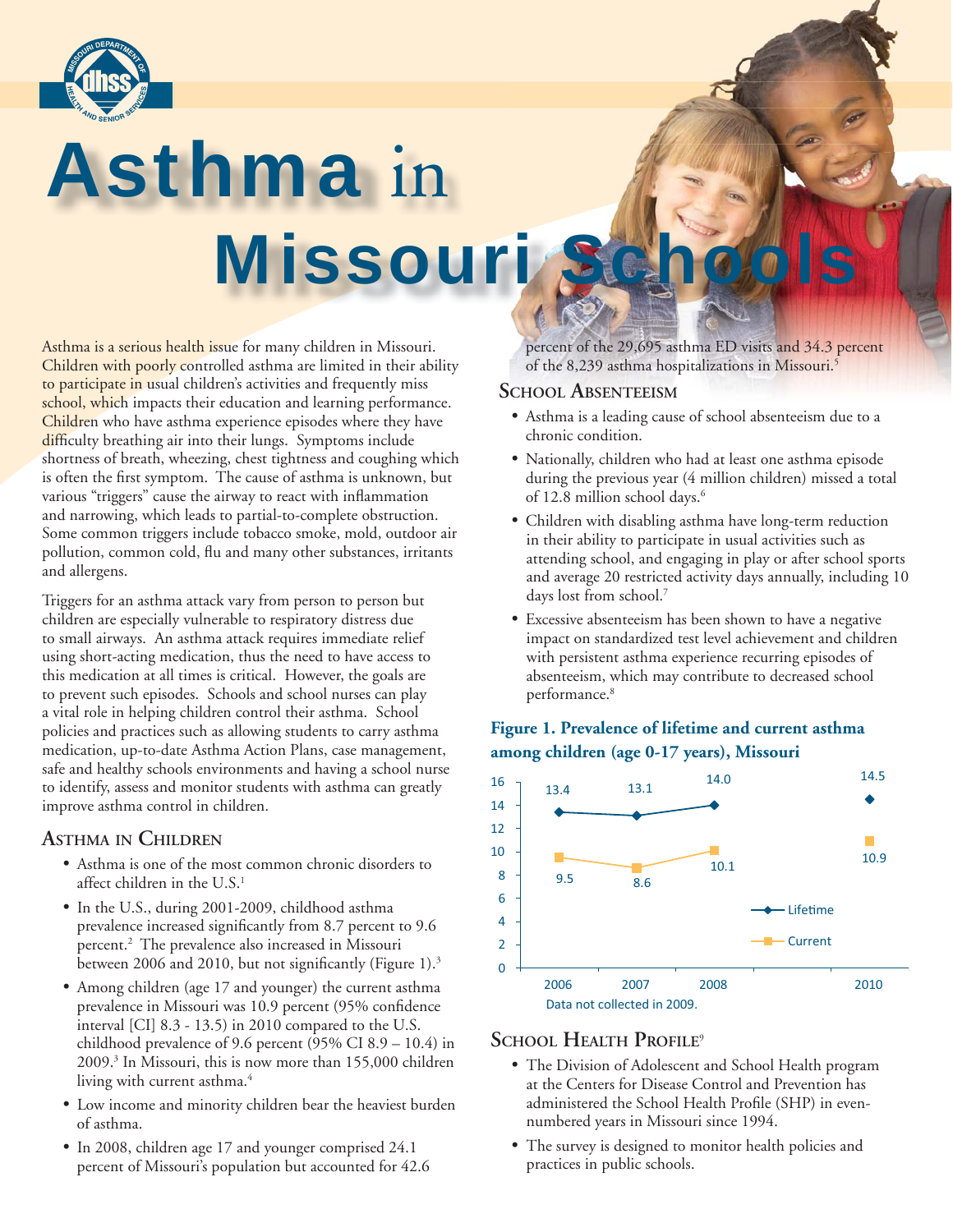| Table 1. Asthma management activities in secondary schools, 2010<br>Percentage of schools:                                                                                   | <b>Participating States*</b><br><b>Median</b><br>(Range) | <b>Missouri</b><br>Percent of schools<br>(95% CI) |
|------------------------------------------------------------------------------------------------------------------------------------------------------------------------------|----------------------------------------------------------|---------------------------------------------------|
| Provided intensive case management for students with poorly controlled asthma                                                                                                | 25.7                                                     | 26.2                                              |
| while at school                                                                                                                                                              | $(9.8 - 50.6)$                                           | $(22.1 - 30.8)$                                   |
| Can identify students with poorly controlled asthma by keeping track of them in                                                                                              | 63.9                                                     | 67.0                                              |
| at least three different ways                                                                                                                                                | $(40.7 - 75.9)$                                          | $(61.8 - 71.9)$                                   |
| Provided parents and families with health information to increase their                                                                                                      | 20.0                                                     | 24.5                                              |
| knowledge of asthma                                                                                                                                                          | $(6.6 - 37.3)$                                           | $(20.7 - 28.8)$                                   |
| Implemented a policy permitting students to carry and self-administer asthma<br>medications and by designating an individual responsible for implementation<br>of the policy | 52.5<br>$(21.9 - 69.6)$                                  | 51.1<br>$(46.6 - 55.7)$                           |
| Provided a full-tme registered nurse who provides health services to students                                                                                                | 43.9                                                     | 75.8                                              |
| while at school                                                                                                                                                              | $(4.9 - 99.4)$                                           | $(72.3 - 78.9)$                                   |
| Have an Asthma Action Plan on file for all students with asthma                                                                                                              | 58.5<br>$(31.0 - 87.6)$                                  | 63.9<br>$(59.3 - 68.2)$                           |
| Required all school staff members to receive annual training on recognizing and                                                                                              | 30.8                                                     | 40.6                                              |
| responding to severe asthma symptoms                                                                                                                                         | $(11.6 - 65.8)$                                          | $(35.9 - 45.6)$                                   |

\*Among the 47 (teacher survey) or 49 (principal survey) participating states

- The SHP is sent to principals and designated lead health education teachers in a sample of Missouri's public secondary schools.
- The data reported in the SHP are on schools.
- The 2010 Missouri secondary school findings are shown in Table 1.
- More than two-thirds of schools in Missouri identify and track students with poorly controlled asthma (67.0%) and more than one-half had policies allowing students to carry and self-administer medications (51.5%).
- More than one-third of Missouri schools educated school staff at annual trainings about severe asthma symptoms  $(40.6\%)$ .
- Access to school nurses is one of the most important factors in controlling asthma for students.
	- Table 1 shows that 75.8 percent of Missouri schools had a full-time registered nurse providing health services; this is higher than the national median of 43.9 percent.
	- The National Association of School Nurses recommendation is a 750-to-1 ratio, which for the 2010-2011 school year, Missouri is at 736 students for every school registered nurse.
- Asthma Action Plan
	- See Box 1 for more details on Asthma Action Plans.
	- Table 1 shows that 63.9 percent of Missouri secondary schools had an Asthma Action Plan for all students with asthma compared to the national median of 58.5 percent.

• More than one-fourth (26.2%) of Missouri schools provided intensive case management for students with poorly controlled asthma.

# **SCHOOL NURSE SURVEYS**

Two recent school-based surveys have addressed asthma in Missouri schools. They were carried out with the cooperation of the Missouri Department of Elementary and Secondary Education. They targeted school nurses as an important source of information on health issues in the school setting.

- The surveys are the:
	- 1. Missouri School Health Services Program (MSHSP) Special Health Care Needs Survey<sup>10</sup>
	- 2. MSHSP Contractor Survey<sup>11</sup>
- These surveys differ from the SHP because they collected data at the student level rather than the school level and respondents were school nurses rather than principals or health education teachers.

#### **BOX 1. ASTHMA ACTION PLAN<sup>6</sup>**

- Written, easy-to-understand description of how to manage an asthma exacerbation, or attack
- Individualized for each person with asthma
- Outlines basic information
	- Early signs of worsening asthma
- Steps to take during an asthma episode
- Medications to use and how to use them
- When to contact a doctor or seek emergency services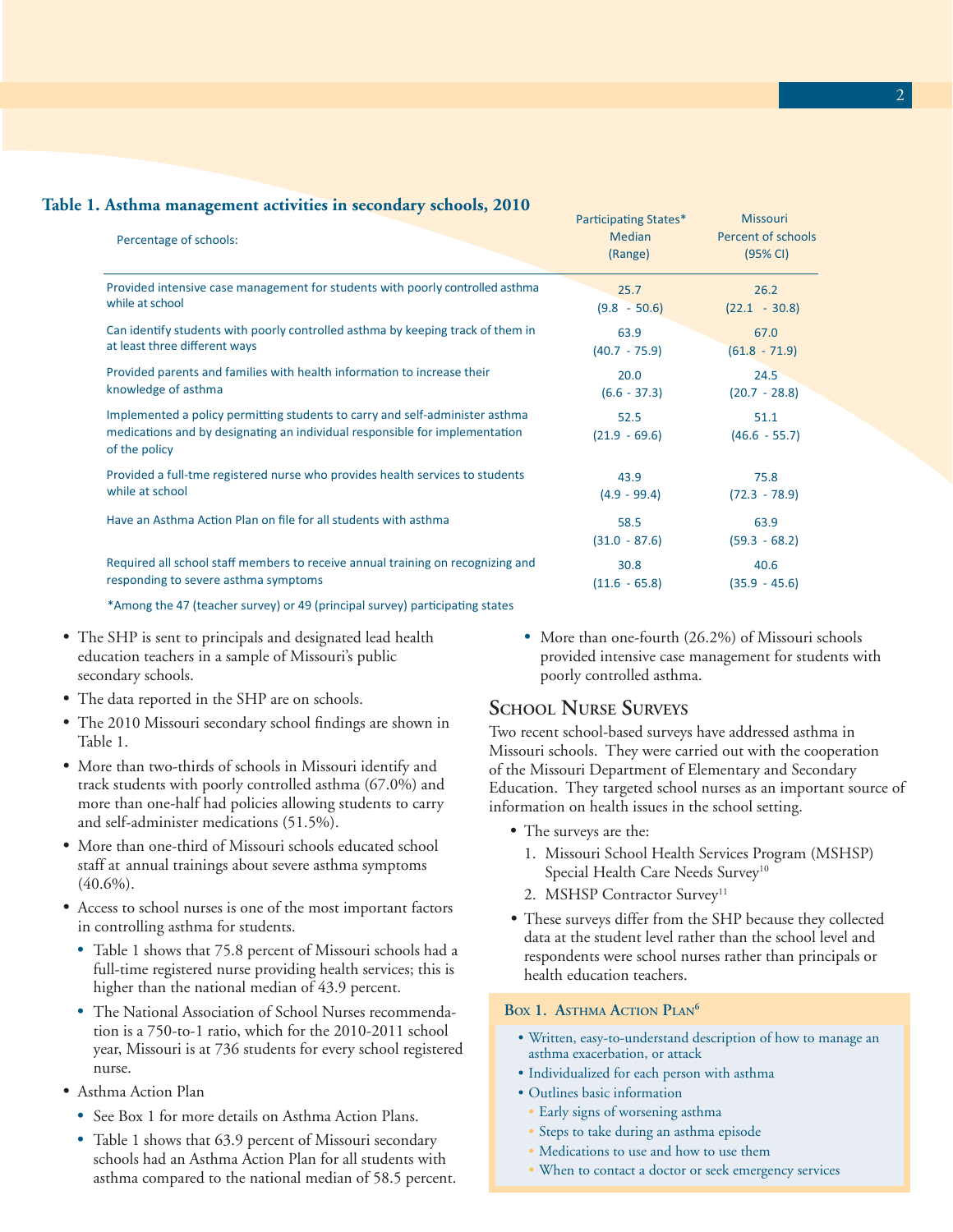#### **1. MSHSP Special Health Care Needs Survey**

School nurses in the more than 520 Missouri public school districts were surveyed to collect data on special health care needs among students in kindergarten through grade 12.The surveys are administered every other school year and the results are shown in Table 2.

## **Table 2. MSHSP special health care needs survey response rate and asthma medication results**

| <b>School Year</b> | <b>Response Rate</b><br>Number Surveys Returned/<br><b>Total Districts</b> | <b>Students on Asthma Medication</b><br>Number on Meds/<br><b>Total Students</b> |
|--------------------|----------------------------------------------------------------------------|----------------------------------------------------------------------------------|
| 2006 - 2007        | 88.9 %<br>(466 / 524)                                                      | 7.6%<br>(62,892 / 823,293)                                                       |
| $2008 - 2009$      | 91.4%<br>(478/523)                                                         | 7.7%<br>(66, 617 / 863, 943)                                                     |
| 2010<br>$-2011$    | 97.0%<br>(489 / 523)                                                       | 9.1%<br>(78, 167 / 861, 060)                                                     |

• From 2006-2007 to 2010-2011 school year the response rate improved by 4.9 percent. The percent of students on asthma medication at home and/or at school increased by 24.3 percent.

#### **2. MSHSP Contractor Survey**

Additional data were collected on school districts that contracted with the MSHSP. The surveys were administered annually and the results are shown in Table 3.

• As shown in Table 3, the percent of students with asthma and students receiving asthma medication increased from 2008-2009 to 2009-2010.

• Of the students with asthma, 1,080 were reported to be in the asthma care coordination program with 97 percent showing improvement in at least one area.

#### **CONCLUSIONS**

- Asthma is a significant chronic condition among children.
	- Students with asthma miss on average 3.2 days of school each year but may be as many as 10 missed days depending on asthma severity.
	- Excessive absenteeism affects standardized test achievement and may affect overall academic performance.
	- Many parents miss work due to their children's school absenteeism.
- School nurses estimate asthma prevalence.
- According to the Missouri Behavioral Risk Factor Surveillance Survey (BRFSS), 10.9 percent of school-age children are currently living with asthma,<sup>3</sup> compared to what school nurses reported (8.1%).
- National prevalence of disabling asthma among children is  $1.4$  percent,<sup>7</sup> and this is also comparable to rates reported by school nurses  $(1.0\%$  to  $2.4\%).$ <sup>12, 13</sup>
	- The SHP reported that Missouri equals or surpasses national recommendations for student access to school nurses.
	- The Centers for Disease Control and Prevention have established strategies that schools can follow to become "Asthma-Friendly Schools."14
		- Missouri schools are addressing many components that make up an "Asthma-Friendly School," but there may be some room for improvement.
		- Asthma Action Plans are an important part of having an "Asthma-Friendly School."

#### **Table 3. MSHSP contractor survey response rate and asthma results**

| <b>School Year</b> | Number of<br>School<br>Districts <sup>*</sup><br>Surveyed | Percent of<br><b>Public</b><br>School<br><b>Districts</b> | Number of<br><b>Students</b><br>Represented | Percent of<br>Students with<br>Asthma | Percent<br>Receiving<br>Asthma<br>Medication at<br>School/Home** | Percent with<br><b>Asthma Action</b><br>$Plan$ *** |
|--------------------|-----------------------------------------------------------|-----------------------------------------------------------|---------------------------------------------|---------------------------------------|------------------------------------------------------------------|----------------------------------------------------|
| $-2006$<br>2005    | 309 (251 public)                                          | 47.9%                                                     | 270.806                                     |                                       | 3.2%                                                             |                                                    |
| $2006 - 2007$      | 305 (249 public)                                          | 47.5%                                                     | 272,762                                     |                                       | 3.1%                                                             |                                                    |
| $-2008$<br>2007    | 290 (327 public)                                          | 55.3%                                                     | 274.515                                     |                                       | 3.2%                                                             |                                                    |
| $-2009$<br>2008    | 284 (232 public)                                          | 54.3%                                                     | 271.860                                     | 7.9%                                  | 3.1%                                                             | 44.2%                                              |
| $-2010$<br>2009    | 269 (228 public)                                          | 43.7%                                                     | 266.078                                     | 8.1%                                  | 3.4%                                                             | 40.7%                                              |

\* Public and private school districts included in total. \*\* Denominator is number of students represented.

\*\*\*Denominator is students with asthma.  $\_\_$  Data not collected during this year.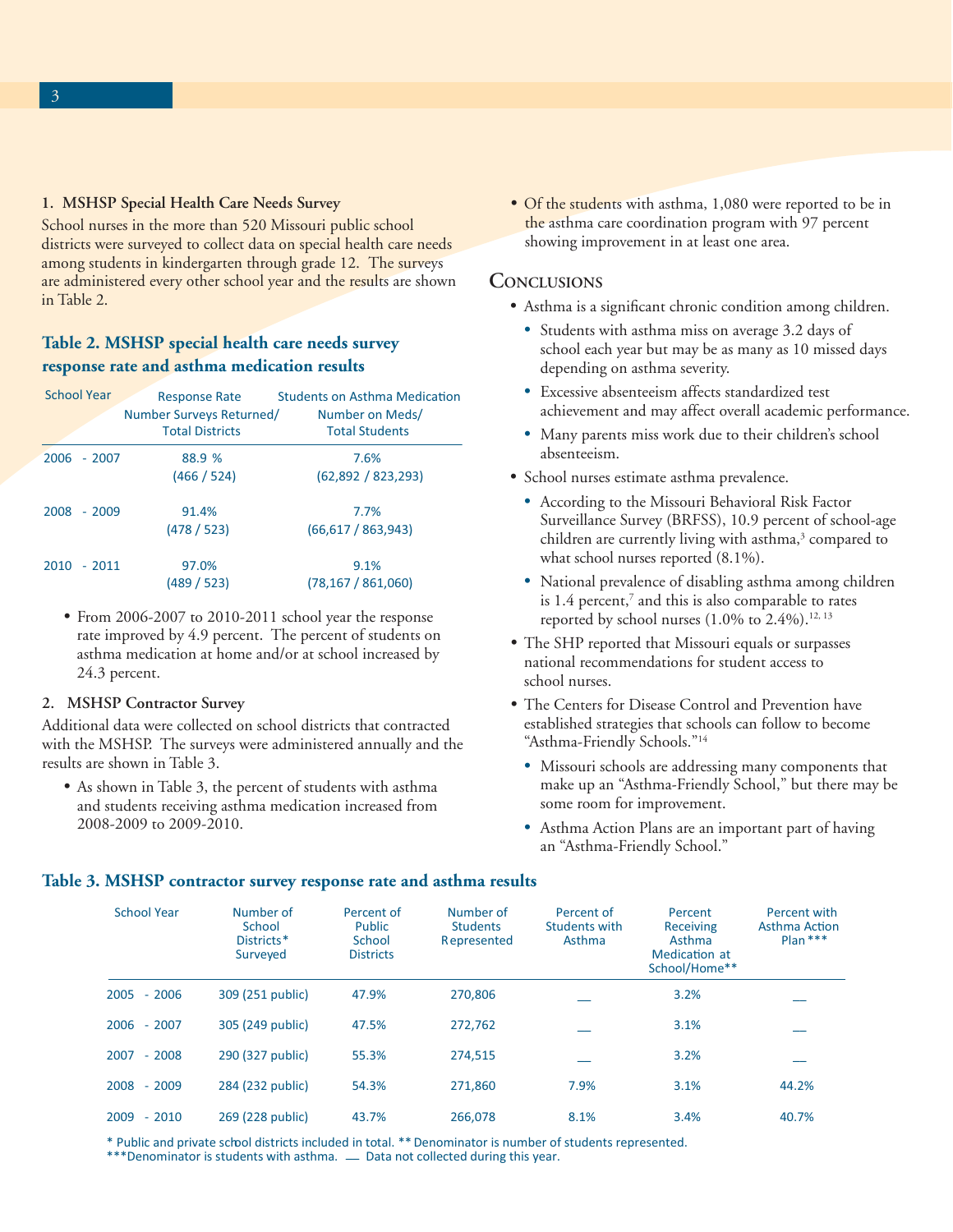#### **RECOMMENDATIONS**

- Nurses should identify children with asthma and regularly assess and monitor asthma status in these children, including use of objective measures of lung function and be actively involved in:
	- Controlling factors that trigger asthma episodes and contribute to asthma severity.
	- Educating patients with asthma and their parents to become partners in their own care.
	- Managing asthma with pharmacologic therapy in the school setting and instructing students on delivery devices and effective inhalation technique to assure medication reaches the affected airways
	- Collaborating with local health care providers on asthma care.
- Schools should continue to improve their capacity to create "Asthma-Friendly" or "Asthma-Ready Schools."
- Interventions should target school nurses to utilize their relationship with students who have asthma.

#### **ADDITIONAL RESOURCES**

- Missouri School Asthma Manual http://health.mo.gov/living/healthcondiseases/chronic/asthma/ pdf/asthmamanual.pdf
- Asthma Management in the School Setting http://www.nasn.org/PolicyAdvocacy/ PositionPapersandReports/NASNIssueBriefsFullView/ tabid/445/smid/853/ArticleID/69/Default.aspx
- Asthma Ready Schools http://www.asthmaready.org
- Asthma School and Childcare Providers http://www.cdc.gov/asthma/schools.html
- Indoor Air Quality (IAQ) Tools for Schools http://www.epa.gov/iaq/schools

#### **GLOSSARY**15, 16

Asthma: A chronic, inflammatory disease of the airways of the lungs. This swelling causes the airways to narrow. There is also an increase in mucus further narrowing the airways of the lungs making it difficult to breathe.

**Chronic Disease:** A disease that lasts for years. A chronic disease like asthma has no cure, but can be controlled.

Confidence Intervals: A range of values, calculated from the sample observations that include the true value. For prevalence, the 95 percent CI will include the true rate 95 percent of the time, if the samples and calculations are repeated many times. The end points of the CI are called the Confidence Limits.

**Control:** Comprised of two parts - reduced impairment (prevent chronic symptoms, require infrequent use of short-acting relief medication, maintain normal lung function and activity levels, and meet expectations of and satisfaction with asthma care) and reduced risk (prevent recurrent attacks, minimize the need for emergency department visits or hospitalizations, prevent loss of lung function, or for children, prevent reduced lung growth and provide medication with optimal benefits and minimal or no adverse effects.

**Delivery Devices:** Equipment or dispensers that help get medication to the lungs.

**Disabling Asthma:** A long-term reduction in the ability to participate in children's usual activities, such as attending school or engaging in play, due to asthma.

**Inhalation Technique:** Proper way and speed to breathe in medication to maximize delivery to the lungs and benefit.

**Morbidity:** Refers to illness, disability or poor health due to any cause.

**Prevalence:** Number of existing cases of a disease during a certain time period in a specified population.

**Triggers:** Things that can bring on symptoms of asthma. Triggers are different for different people. Common asthma triggers include: cigarette smoke, cats, mold, mildew, dust mites, roaches or ragweed. Other common triggers are colds and flu, exercise, strong emotions, cold air, beer, wine, change in weather and some medication.

**Wheeze:** Difficulty breathing causing a whistling sound; often associated with chest tightness.